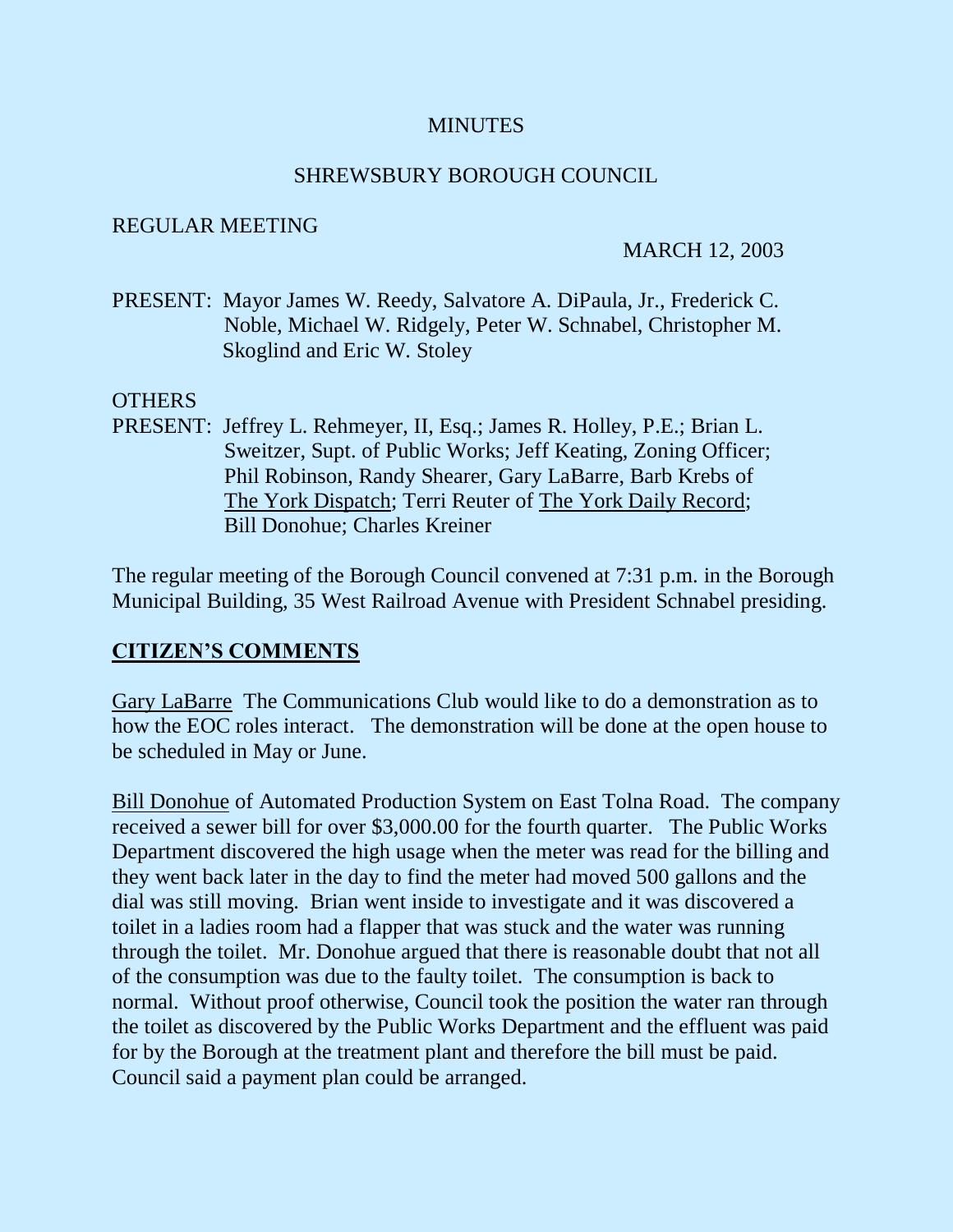# **APPROVAL OF MINUTES**

S. DiPaula moved to approve the minutes of the February 12, 2003 meeting. F. Noble seconded. The motion carried with all in favor; E. Stoley and C. Skoglind were not at the February meeting.

# **APPROVAL OF EXPENDITURES AND REPORT OF ACCOUNTS**

M. Ridgely moved to approve the expenditures and report of accounts for January, 2003.

C. Skoglind seconded. The motion carried with all in favor.

A budget tracking report showing investments, income and expenses was presented.

# **BILLS**

- James R. Holley & Associaties, Inc. general engineering \$911.10; new wells \$334.00; sewer map update \$70.75; roof replacement \$340.00; Northbrook sewer extension \$2,754.91; specifications for truck bid \$204.00; Chapter 94 report \$157.23;
- Velda Nickell bookkeeping services for February 32 hours \$800.00
- Codes Enforcement inspection time for Giant and North/South building \$504.00
- CGA Law Firm Doug Miller zoning hearing appeal \$2,635.80

E. Stoley moved to approve payment of the above invoices.

S. DiPaula seconded. The motion carried with all in favor.

# **SUBDIVISION AND LAND DEVELOPMENT BUSINESS**

Cornerstone Development Corp., Inc. – Valley View Grove Development, between W. Clearview Dr. and Kratz Rd. - Final Subdivision Plan

There were 16 comments listed in Eng. Holley's letter dated March 7. E. Stoley mentioned the area where the roadway is proposed looks like wetlands and he was concerned about the roadbed becoming like Essex Circle Drive in the future. There was also discussion about the monitoring wells on the AMP property. B. Sweitzer will ascertain why the wells are there, what testing was being done and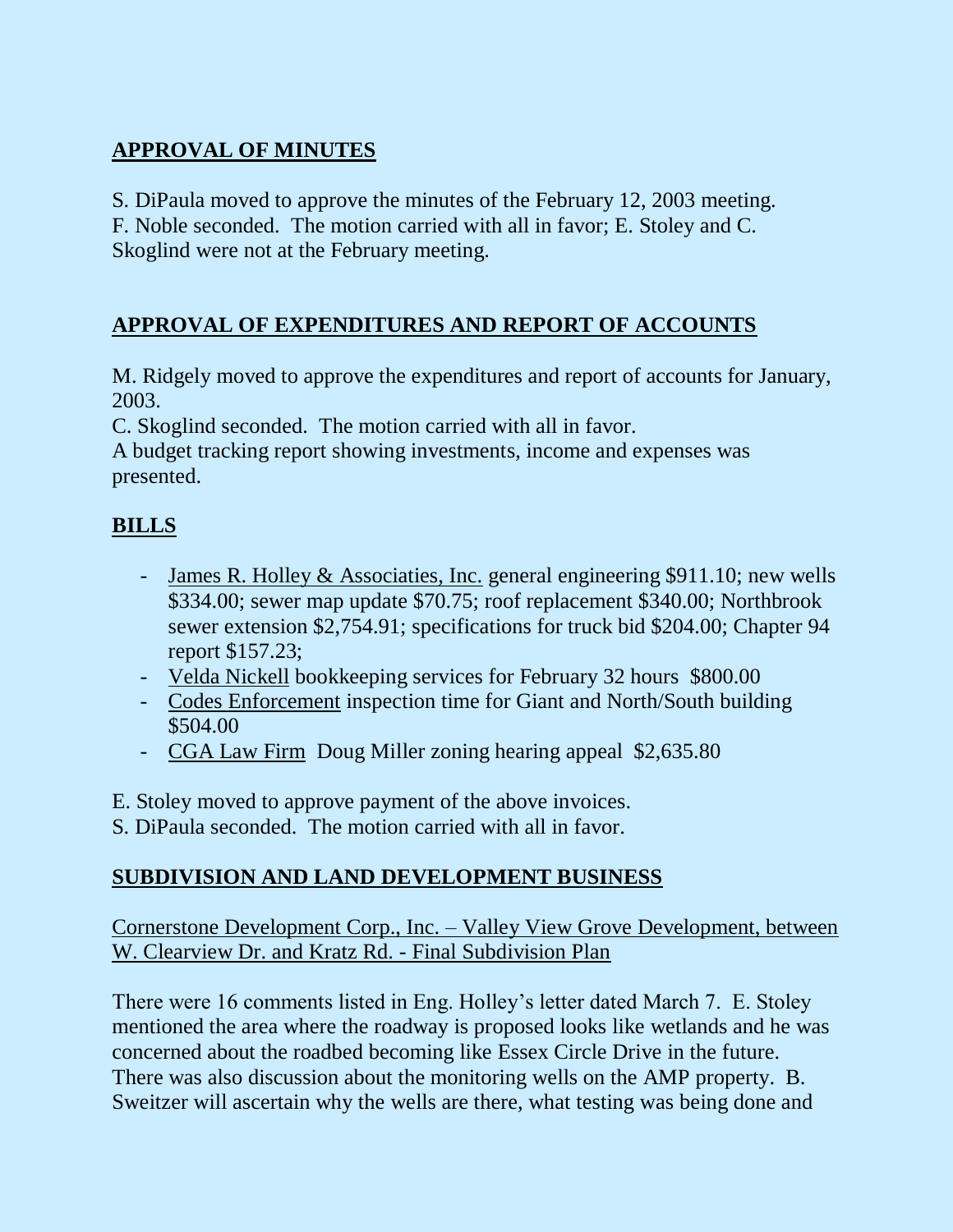what were the results. We need this information for the wellhead protection plan, also. Sol. Rehmeyer said he has reviewed the homeowners association agreement and he is asking that before the plan is recorded that he be given a chance to review the final agreement.

C. Skoglind moved to approve the final subdivision plan contingent upon the satisfaction of all of the comments listed in Eng. Holley's letter dated March 7 and satisfaction of the comments of the York County Planning Commission. The motion was amended to add that Sol. Rehmeyer be given a chance to review the final homeowners association agreement. The motion was further amended that a note should be added to the cover page to say 34 EDUs were assigned to this development.

F. Noble seconded. The motion carried with all in favor.

As to the monitoring wells at AMP, after it is determined why they are there and the status of the wells, Eng. Holley will draft a note to be added to the plan to alert future home purchasers of why the wells are on the AMP property.

## Reduction in Letter of Credit for Covington Ridge Phase II

The developer asked for a reduction in the letter of credit for Phase II to an amount of \$54,737.10. Eng. Holley approved the request; the letter of credit expires on July 31, 2003.

E. Stoley moved to approve the reduction in the letter of credit to an amount of \$54,737.10.

S. DiPaula seconded. The motion carried with all in favor.

## **Zoning Officer/BOCA Inspector**

Complaints were received from three neighbors regarding 26 Plank Road that they are placing trash out too early for collection and there is trash on the ground. Neighbor Charles Kreiner was present to say cat litter was dumped out along the curb on two occasions and nothing was done in response to his complaint and now the litter has been pushed over onto his property by snowplows. Council said since the dumping occurred along a State road that PennDOT could be called and if there is a witness the property owner could be fined for littering. Jeff Keating was asked to drive by the property periodically to check for violations. A letter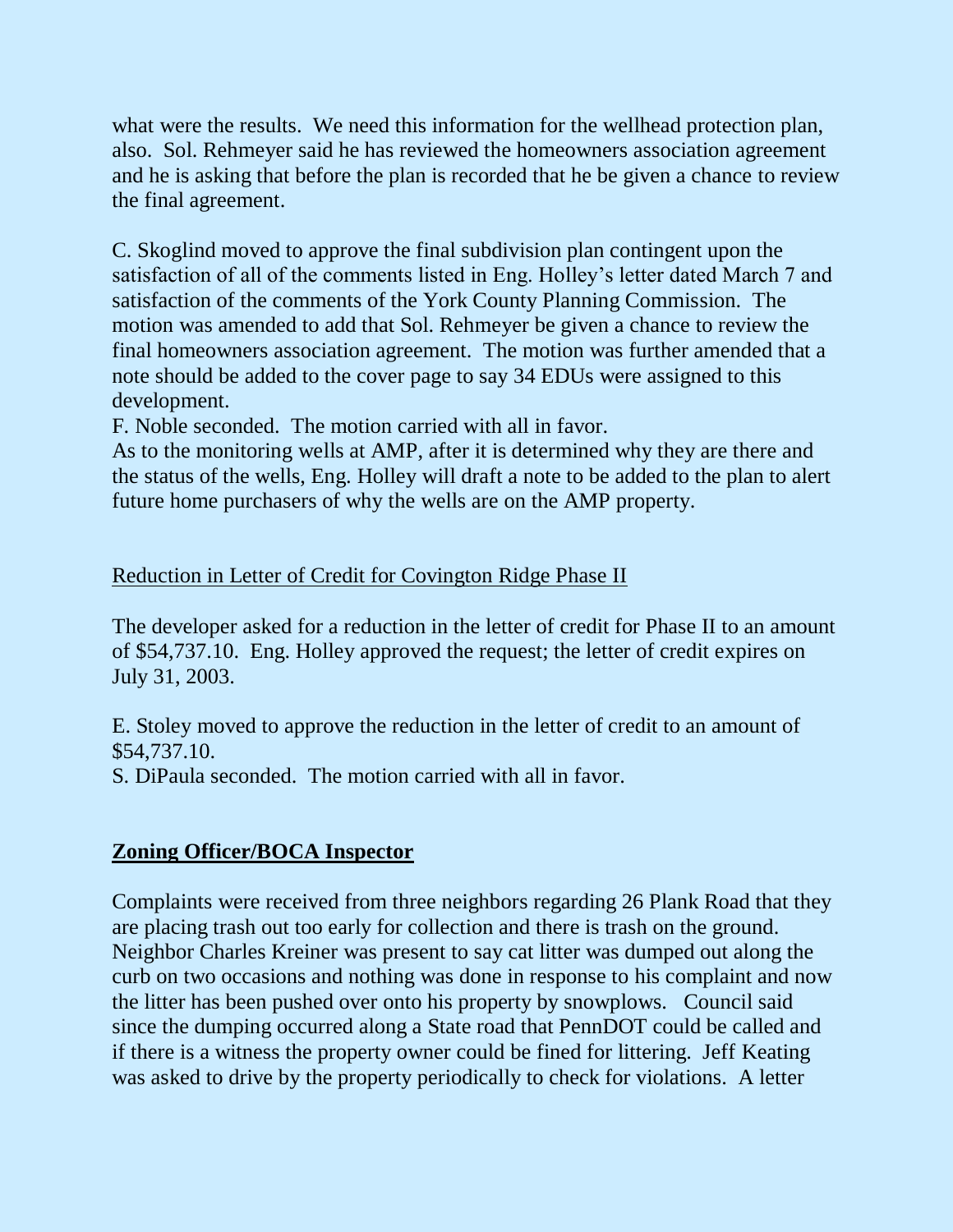was sent to the property owner to not place trash out for collection too early and that the debris in the yard should be removed.

Complaints were also received about Grim's Glass on Hill Street. Portions of the complaints were referred to the Solicitor.

Sol. Rehmeyer will see if we can limit late night deliveries to Grim's Glass.

As to the barking dog problem brought before Council last month, it was discovered the Borough does not have a barking dog ordinance. A draft ordinance was attached to the Solicitor's report. The secretary was directed to send a copy of the proposed ordinance to the owners of the kennel on Kratz Road for their comments.

Jeff Keating was asked to respond in writing to each complainant outlining the resolution of the complaints. He was also asked to give a status report each month as to the number of complaints received during the month and a copy of the specific complaint is to be given to Council. Jeff was asked to make a report as to the resolution of each complaint and the status of the resolution. The goal is to keep written complaints to a minimum and to take care of a complaint before it escalates to that point.

## **OTHER REPORTS**

## **Water & Sewer** – Richard R. Buchanan

## New Wells

The meeting with DEP and the Susquehanna River Basin Commission held on February 14 was productive with both agencies agreeing to a compromise. Both agencies agreed that if final grading is accomplished within the next few months, they would waive the seeding and vegetation requirement. Paul Miller submitted a pump test plan to be approved by both agencies. SRBC hopes to approve the plan at their June meeting with DEP approving shortly thereafter. The permit has already been advertised. The developer will prepare an as-built plan as to how the springs were tied together.

## Sewer Flows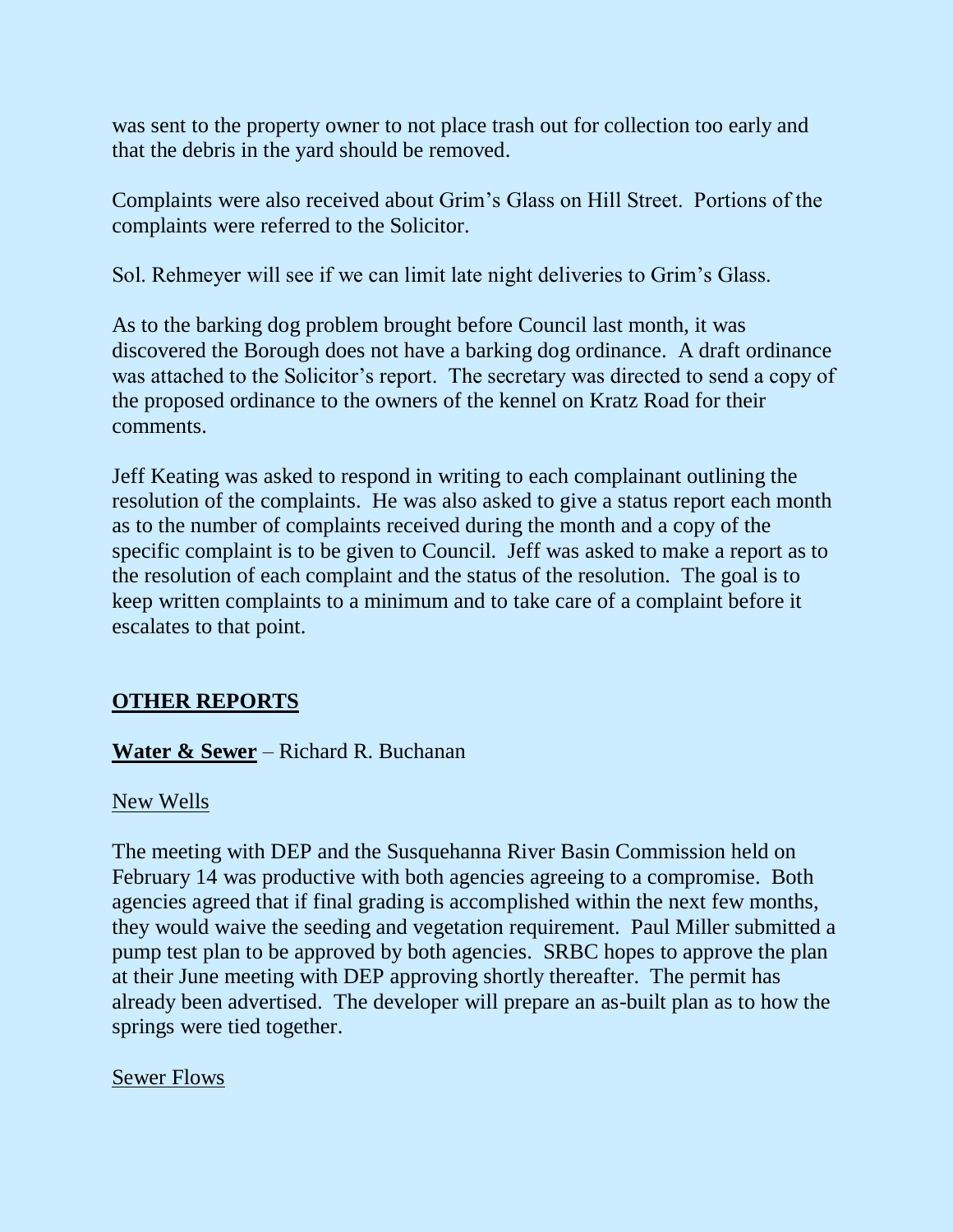The Trout Run pump station could not keep up with flows from the rain and the melting snow. Televising will be done in the Trout Run area. The Public Works Department will be using a smoke test to determine inflow and the two pumps at the station will be tested for performance. A letter will be sent to the residents who use the Trout Run pump station to alert them sump pumps are not to be connected to the sanitary sewer system.

## Wellhead Protection

The next meeting will be on Wednesday, April 16 at 9:00 a.m. Kathy Horvath from DEP will be in attendance. She will review the plan before it is submitted to DEP.

## Sewer System Enforcement Officer

B. Sweitzer said New Freedom's enforcement officer quit and Brian said his department would like to do the work in-house. He will meet with Scott DePoe tomorrow morning.

## Sewer Deduct Meter Ordinance

E. Stoley moved to adopt Ordinance 2002-03 to allow sewer deduct meters under certain conditions.

C. Skoglind seconded. Roll call vote:

| DiPaula  | yes, in favor |
|----------|---------------|
| Noble    | yes, in favor |
| Ridgely  | yes, in favor |
| Schnabel | yes, in favor |
| Skoglind | yes, in favor |
| Stoley   | yes, in favor |

## Sewer Deduct Meter Application

E. Stoley moved to approve the application with amendments.

C. Skoglind seconded. The motion carried with all in favor.

# **Public Roads & Lighting** – Christopher M. Skoglind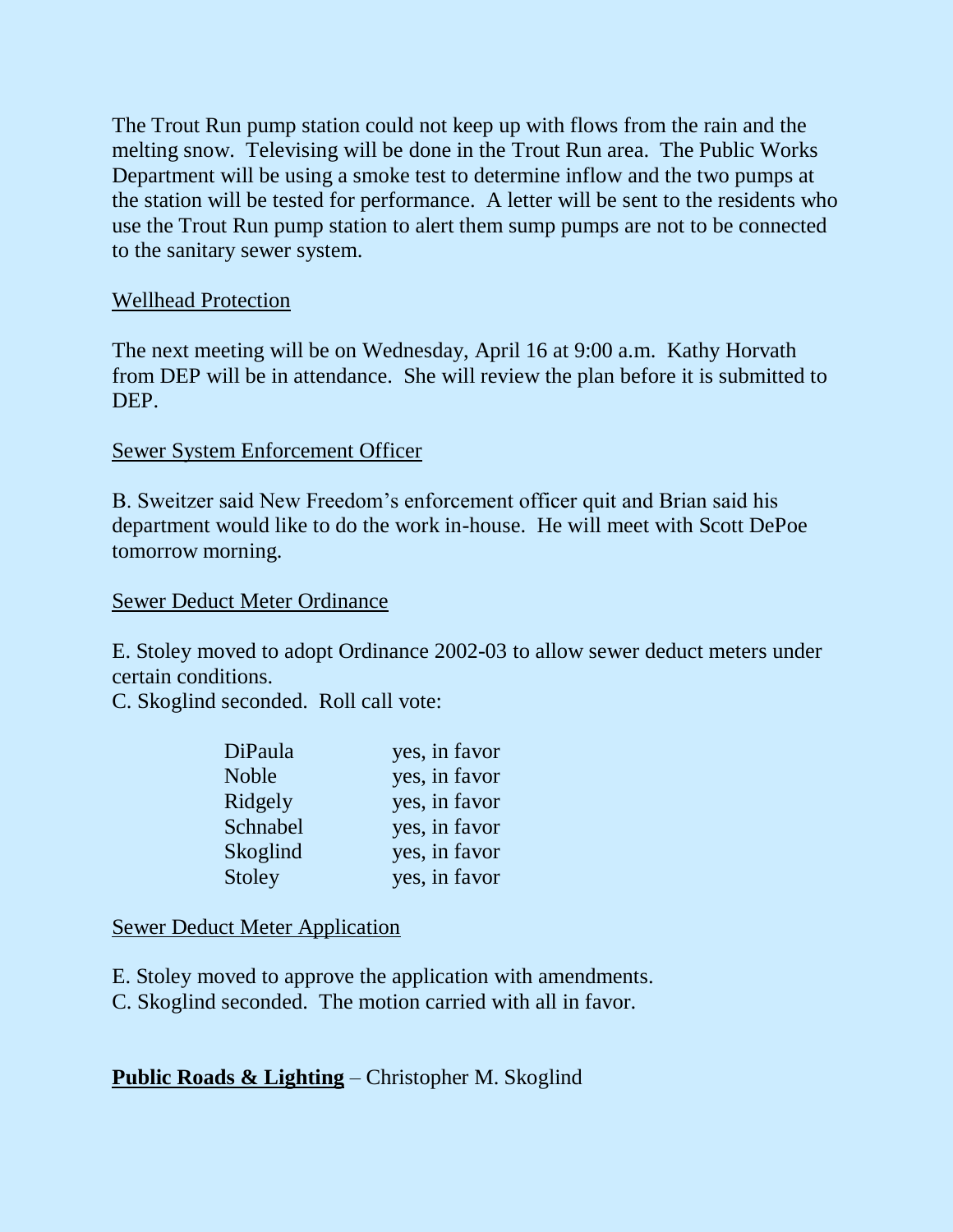## Snow Removal

B. Sweitzer reported the equipment is in good shape despite the hard winter. There are some rust issues with the two trucks used to salt the streets. Before the repairs are made, Council would like to see the repair estimate. We submitted costs to the County in hopes of getting some reimbursement from PEMA. There are two intersections with drainage problems: Woodland Drive and Main Street and East Clearview Drive and Main Street.

Council thanked Brian and his department for their commitment and dedication during all of the snow removals this winter for a job well done.

### Street Sweeping

The street sweeper will be in town the week of March 31.

### **Public Lands & Buildings and Finance** – Michael W. Ridgely

### **ENGINEER'S REPORT**

Eng. Holley expects some bids on the two sewer pumps we are advertising for sale.

### Act 339 Monies

It appears the Act 339 monies will be cut from the State's budget. The secretary faxed a letter to senators and representatives on the appropriate committees voicing our disapproval.

#### Pole Barn for Public Works

Eng. Holley said he put the design on hold until he hears from Council about land purchase.

## **SOLICITOR'S REPORT**

#### Sign Ordinance

After the adoption last month, Sol. Rehmeyer submitted a copy to the York County Planning Commission.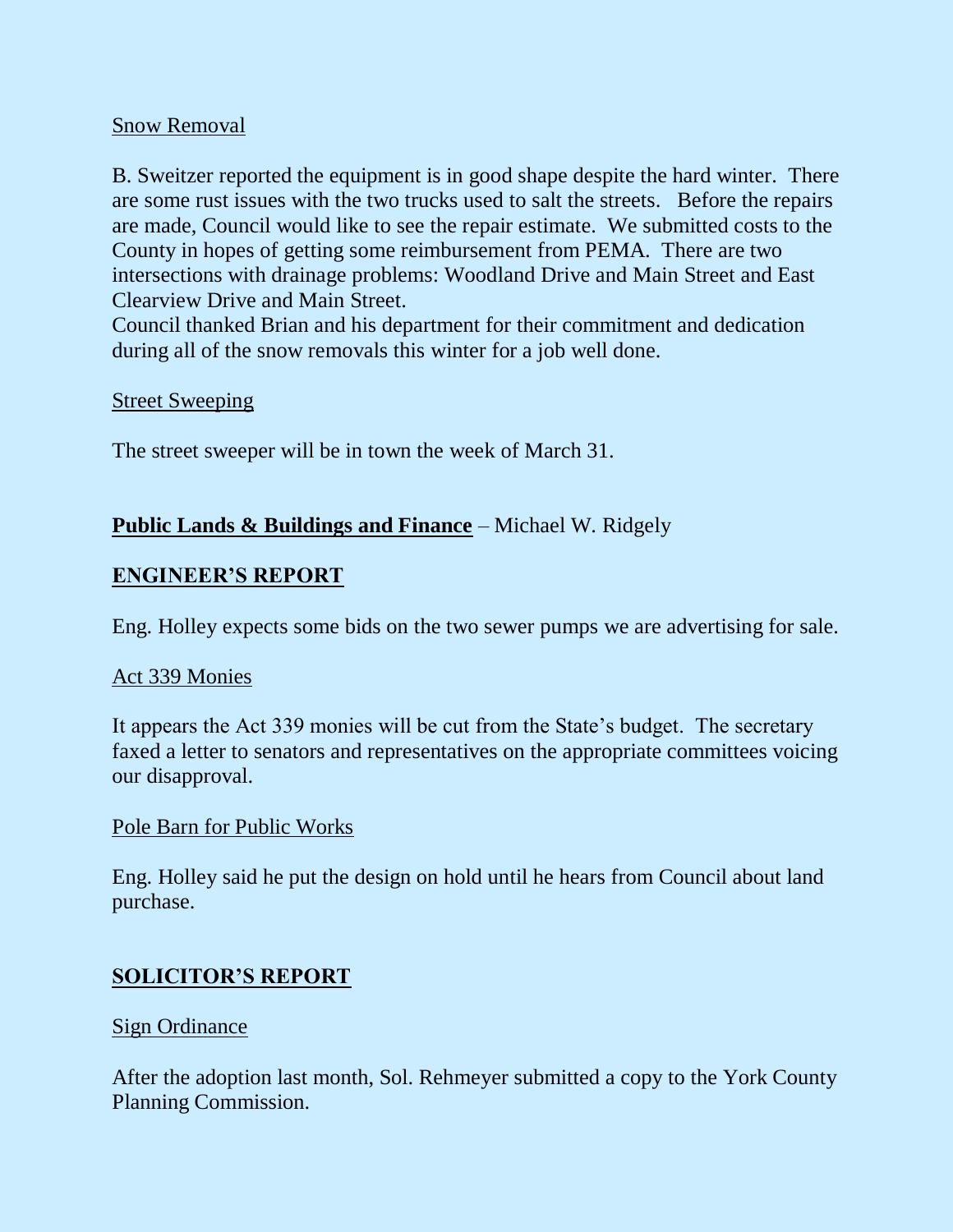E. Stoley reported the zoning hearing board should be approving Giant's request for a variance but for a single sign 118 square feet on the front with two small signs saying Food and Pharmacy. The request for the side signs was dropped.

## No Impact Home Occupations

Sol. Rehmeyer forwarded the ordinance to the York County Planning Commission for review. The ordinance will be adopted at the April meeting.

## **Public Safety, Welfare and Personnel** – Salvatore A. DiPaula, Jr.

## Bookkeeping Services

Kim Dettinger will be doing the bookkeeping and Velda will be on call as a backup.

E. Stoley moved to appoint Kim Dettinger to do the bookkeeping as a private contractor at a rate of \$20.00 per hour.

S. DiPaula seconded. The motion carried with all in favor.

## Pension Plan Modifications

C. Skoglind moved to proceed to amend the current retirement contract from a Deposit Administration contract to a Flexible Pension Investments contract. The second change would be to eliminate the requirement of an annuity purchase when an employee retires and the third change would be to waive the one year waiting period for a new employee to join the plan.

M. Ridgely seconded. The motion carried with all in favor.

## **Secretary's Report** – Cindy L. Bosley

## Audit

The auditor is finished with the field work.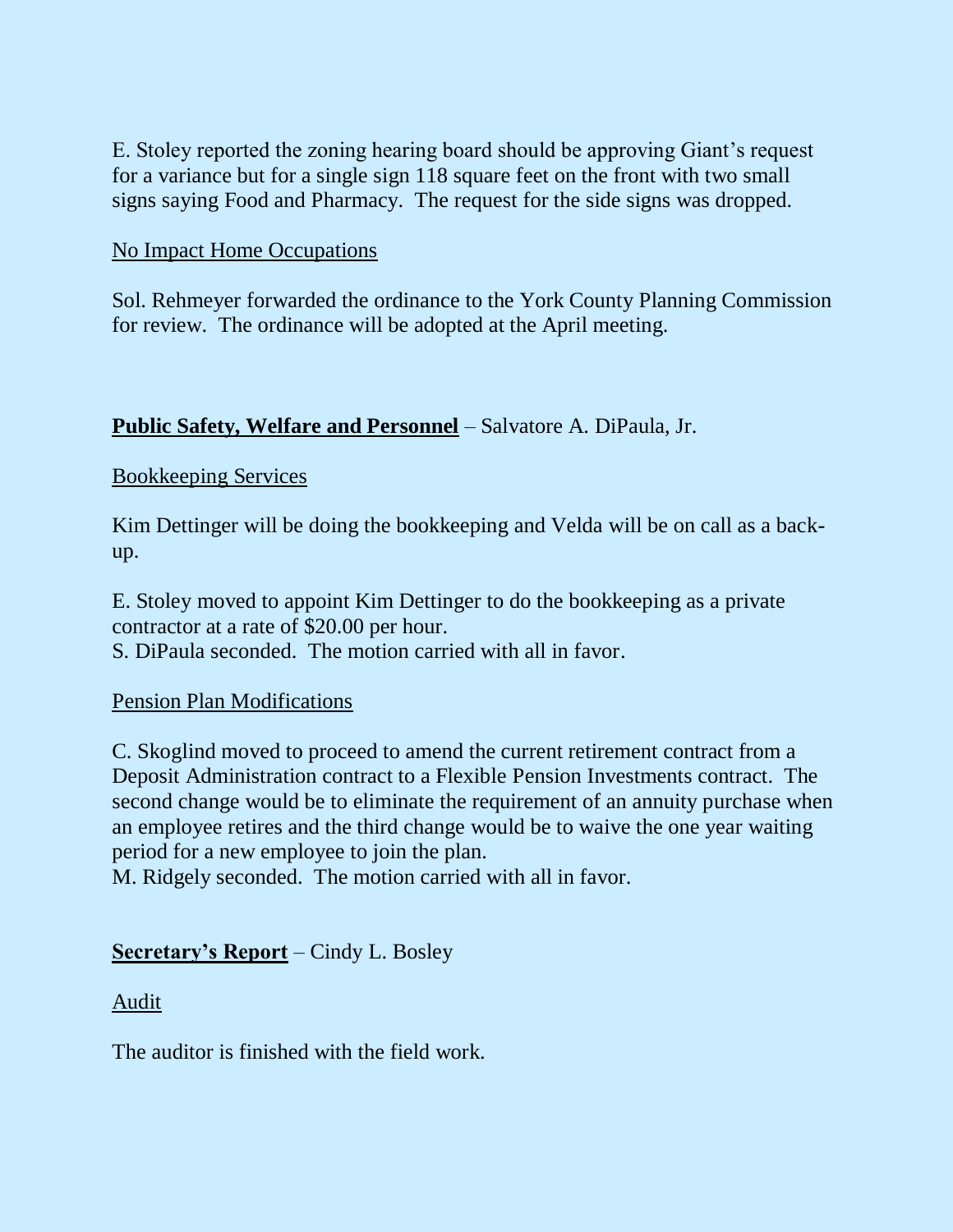## Bulky Trash

Bulky trash pickup will be Saturday, April 26.

## **York Area Earned Income Tax Bureau** – Frederick C. Noble

In January, we received the final distribution report for the 2002 earned income taxes showing gross receipts to the Borough of \$337,152.28. A change has been made to the Local Tax Enabling Act which will change the name of the tax from "Earned Income and Net Profit Tax" to "Compensation and Net Profits Act". Our ordinances will need to be amended.

### **Recreation Board/Regional Recreation** – Frederick C. Noble

Appointment of Citizen Representative

F. Noble moved to appoint Anna Walters as the Citizen Representative on the SRRB.

E. Stoley seconded. The motion carried with all in favor.

## SRRB

Fred attended the monthly meeting. Fred said he was not aware of many of the events held last year. The total income was \$150,000 and Fred attached a copy of the 2002 Annual Report(Draft 3) to his report.

## Peer to Peer Survey

The survey will be submitted after the insertion of a comment pertaining to volunteerism to question number two.

### Borough Newsletter

Fred feels the Borough should do a quarterly newsletter which will include regional recreation activities. Fred volunteered to be the author.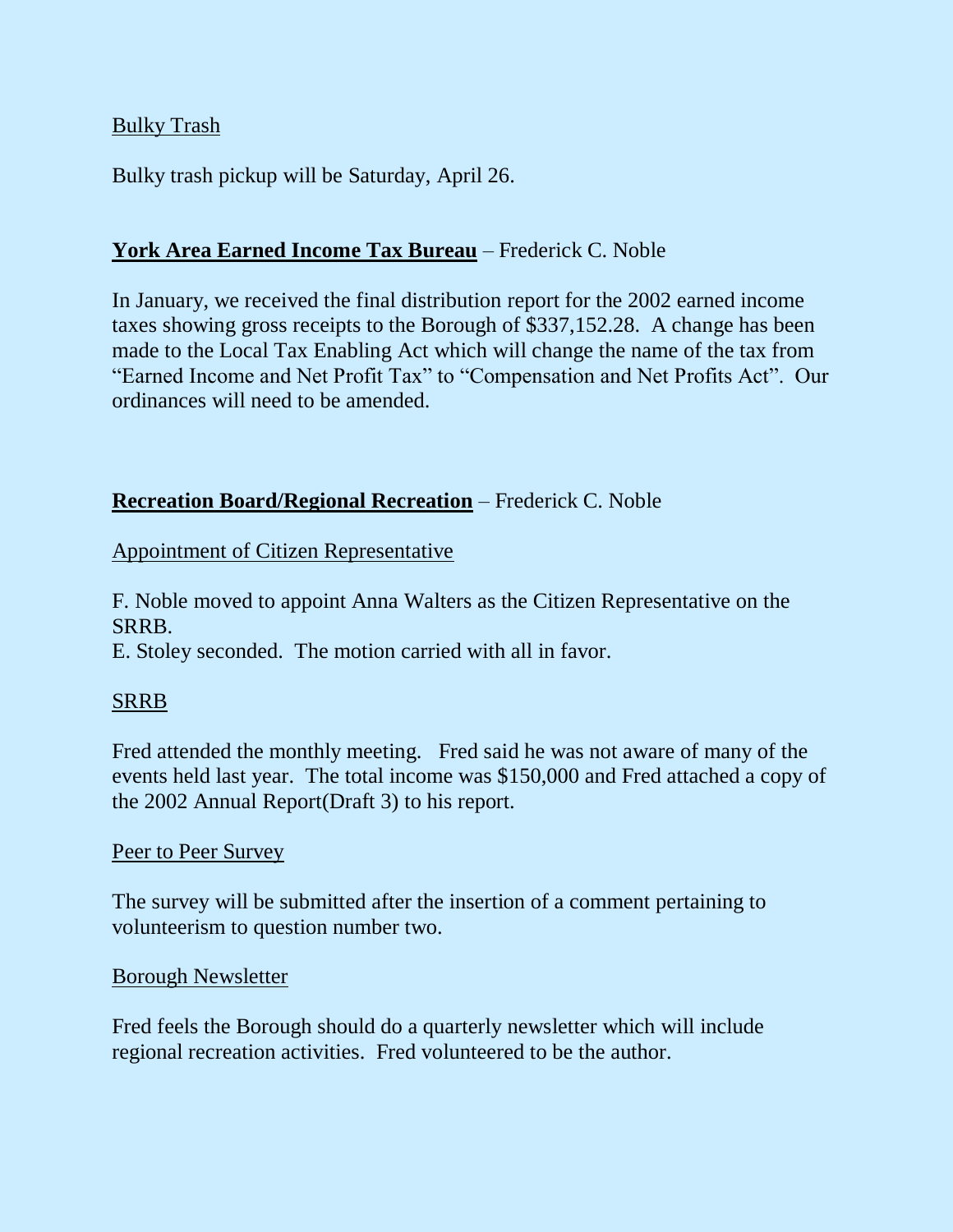## Request to Use Pavilion – Summer Camp

A request was received from Our Place, a registered Non Profit organization, to use the open pavilion near the basketball court early in the morning and late in the afternoon as a pick-up and drop-off point for their summer camp. They would only use the enclosed pavilion in an emergency or in the case of bad weather. More information is needed before an answer can be given.

## **Planning Commission/Regional Planning Commission** – Eric W. Stoley

## Wellhead Information for Comprehensive Plan

Information on our wellhead protection plan is needed for the comprehensive plan.

## Grim's Glass – Special Exception

The zoning hearing board met last week regarding Doug Miller's request to lease office and storage space to an electrical testing business. Doug Miller could not give the Board a basis for the special exception. It was at this hearing that Doug Miller stated the pole building has been vacant since last February.